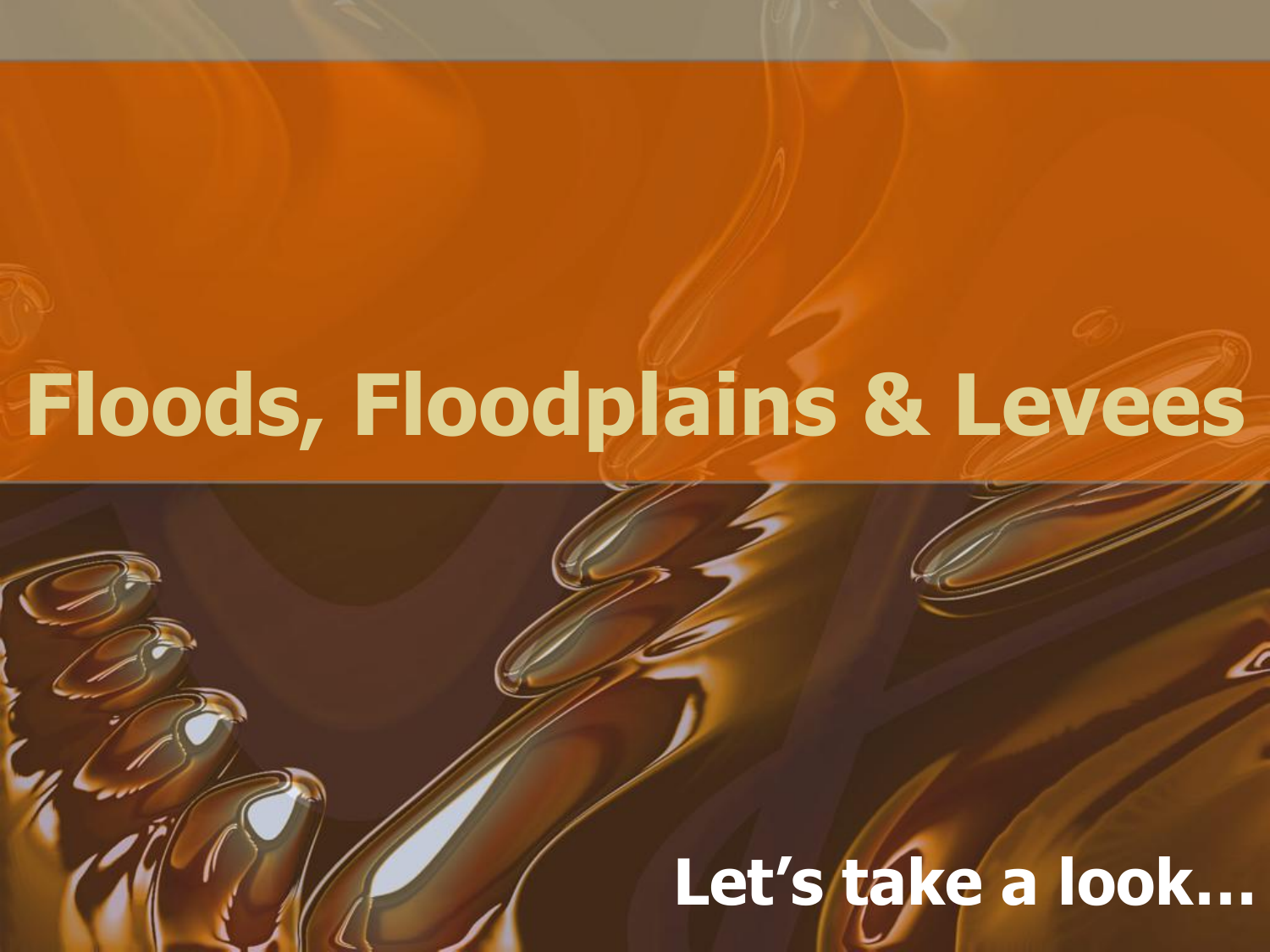# **Floodplains**

• **A floodplain is the land surrounding a waterway, into which flood waters spill.** 

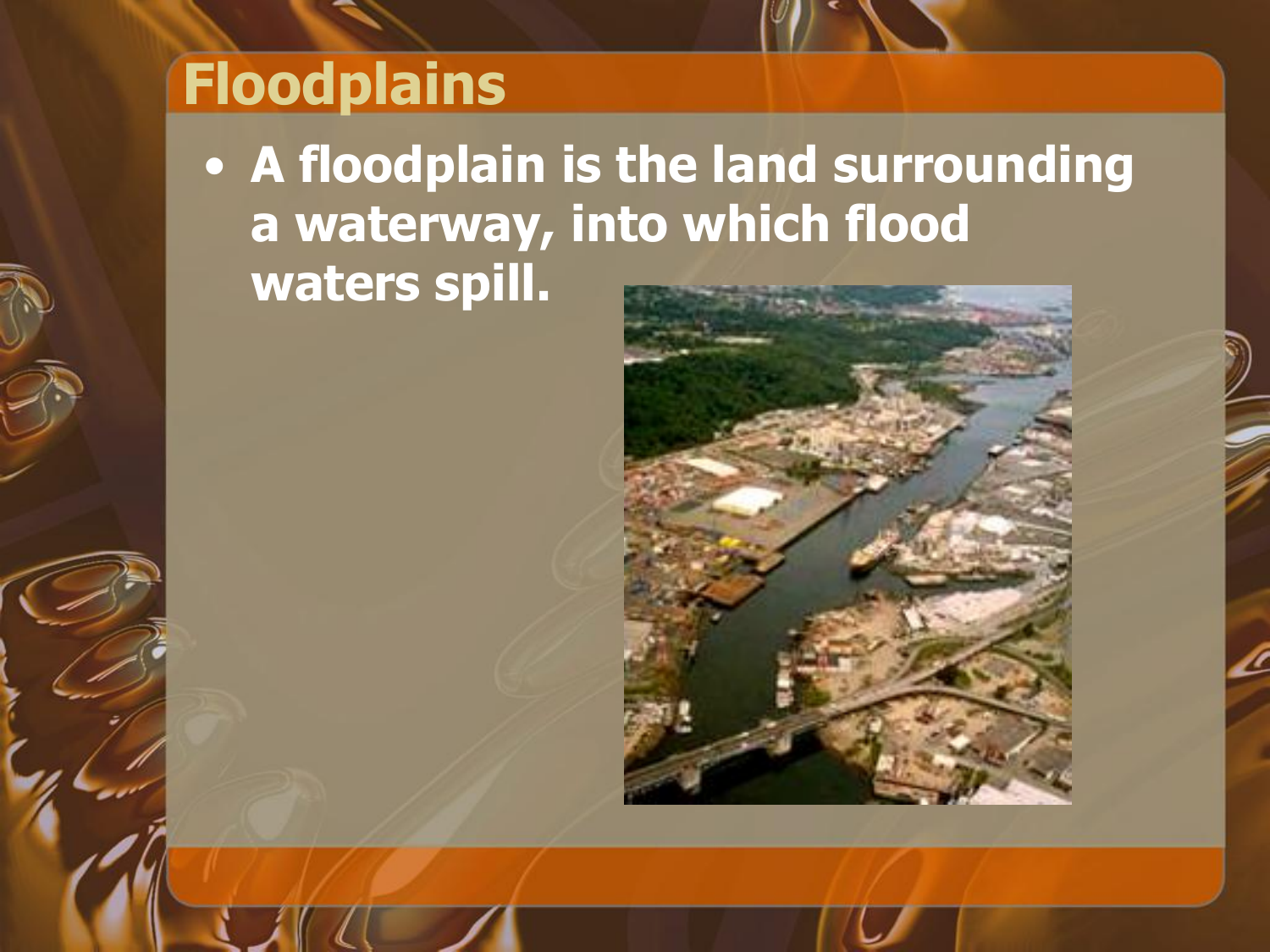# **Floodplains**



#### **In this riverbed map, the river is in blue.**

**Over time and with flooding, a river changes its course.** 

**It moves in and out of its floodplain.**

n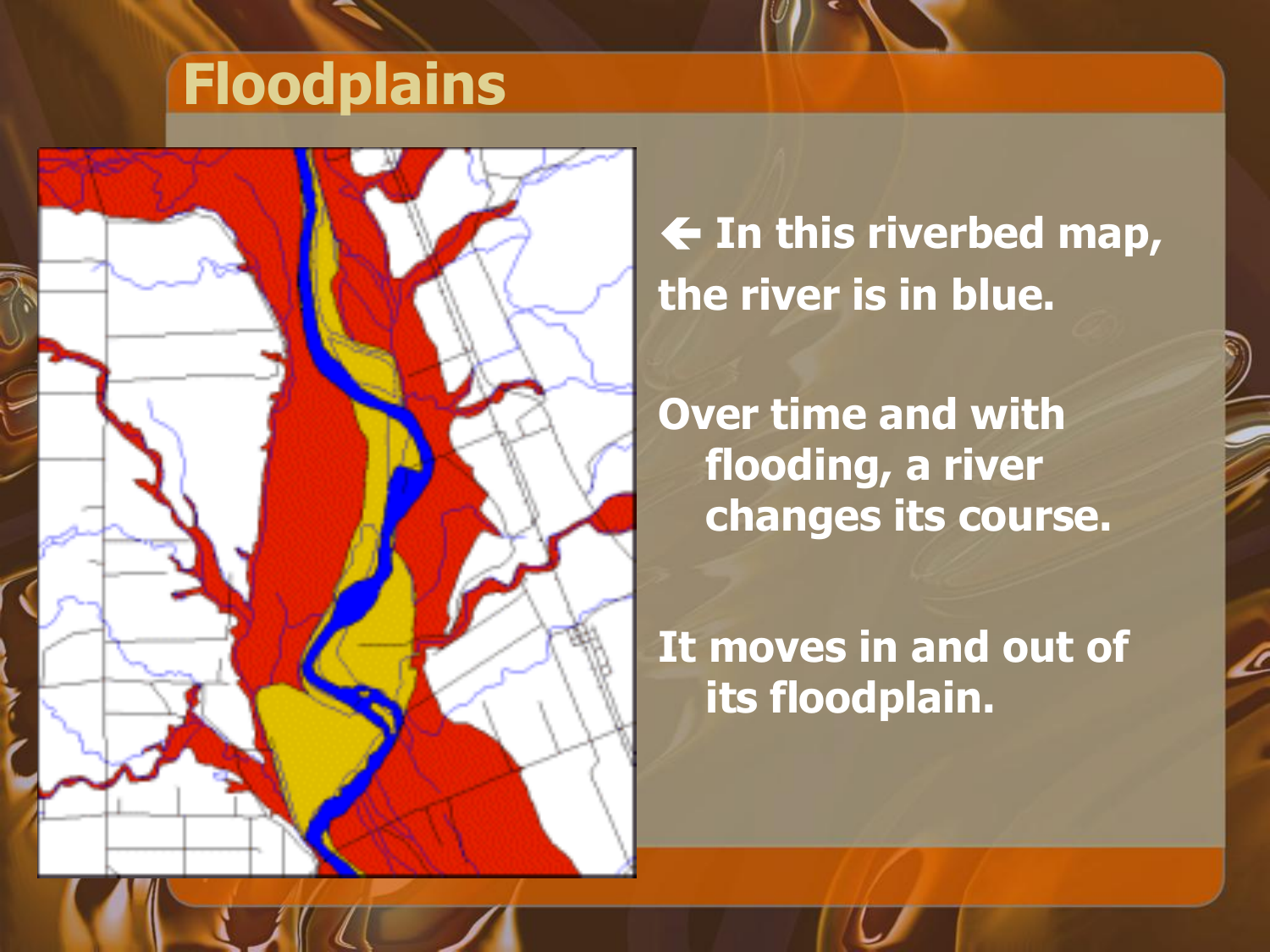## **Floodplains**

• **When rivers flow through areas where many people live and work, what happens when the rivers flood?**

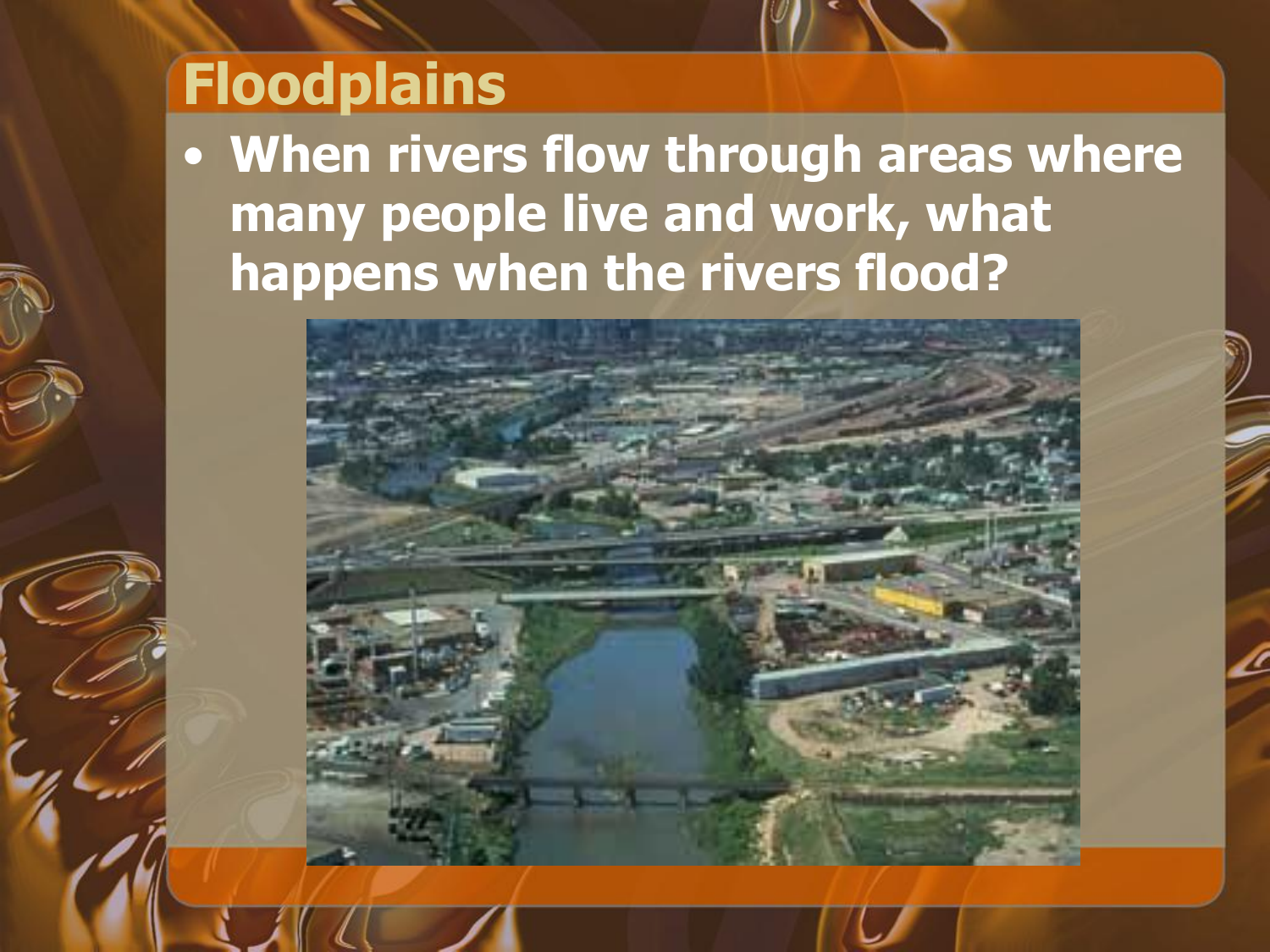### **Flooding** • **Flooding becomes a problem in areas with many people.**



#### **A flooded Mississippi River in Illinois, 1993.**



**Downtown New Orleans after hurricane Katrina, 2005.**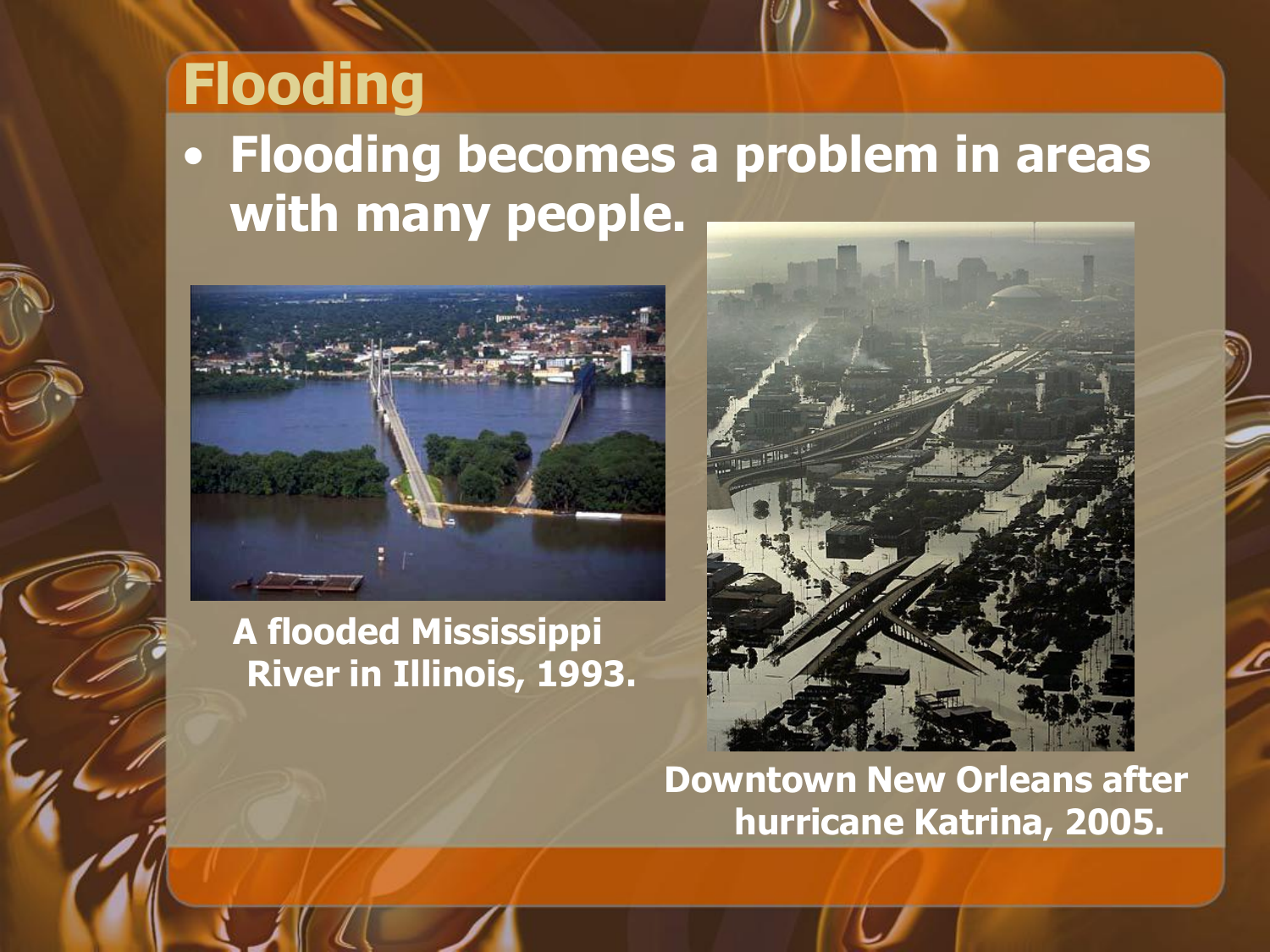#### **Levees**

• **Engineers design and build levees, dams and dikes to keep fast-moving and dangerous flood waters away from people's homes and roads.** 



Repairing levee at Lagrange, Miss.

**People with shovels repairing a Mississippi levee, 1903.**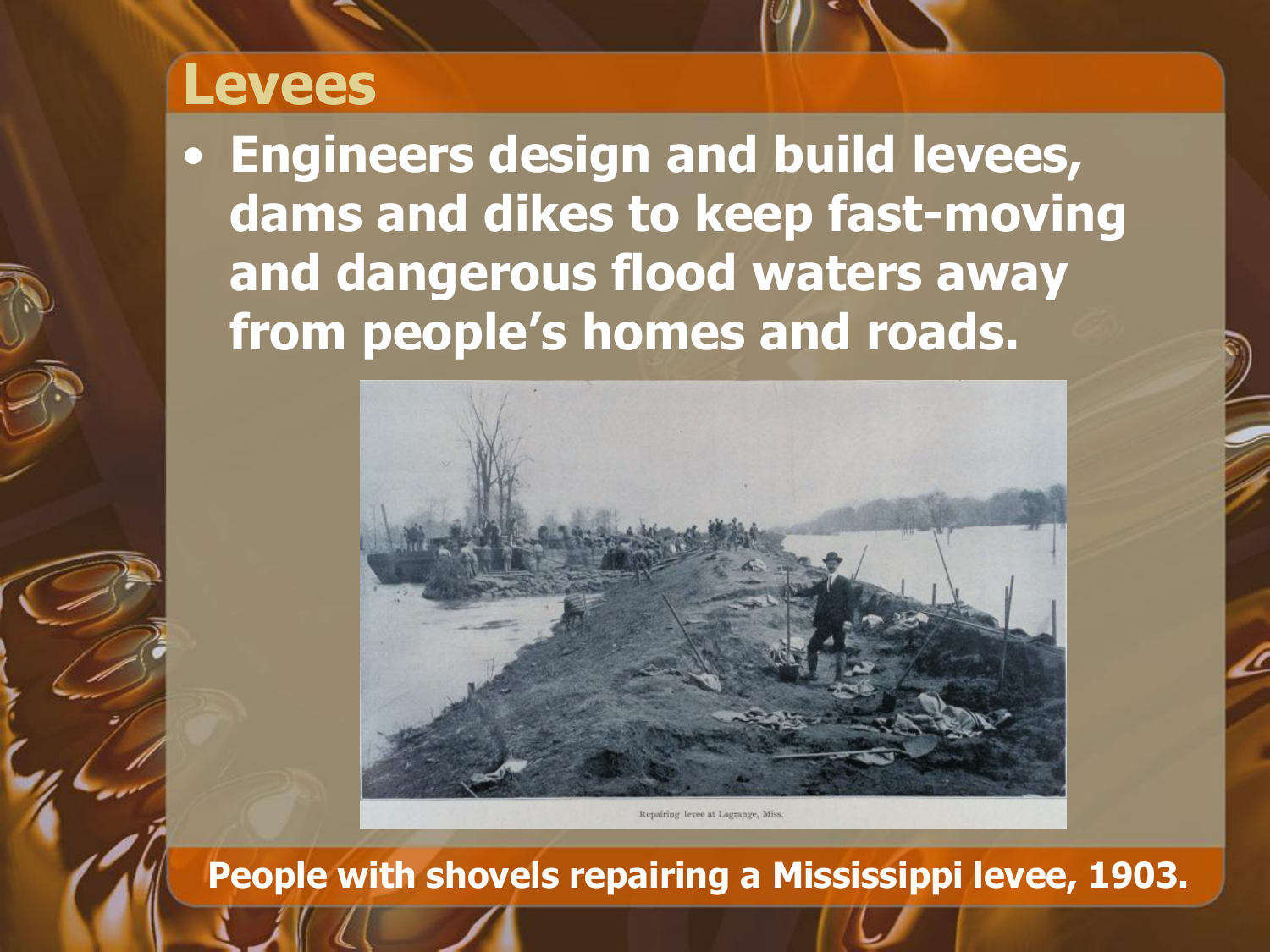### **Levees**

• **The power of water is strong.**  • **Look at these broken levees:**



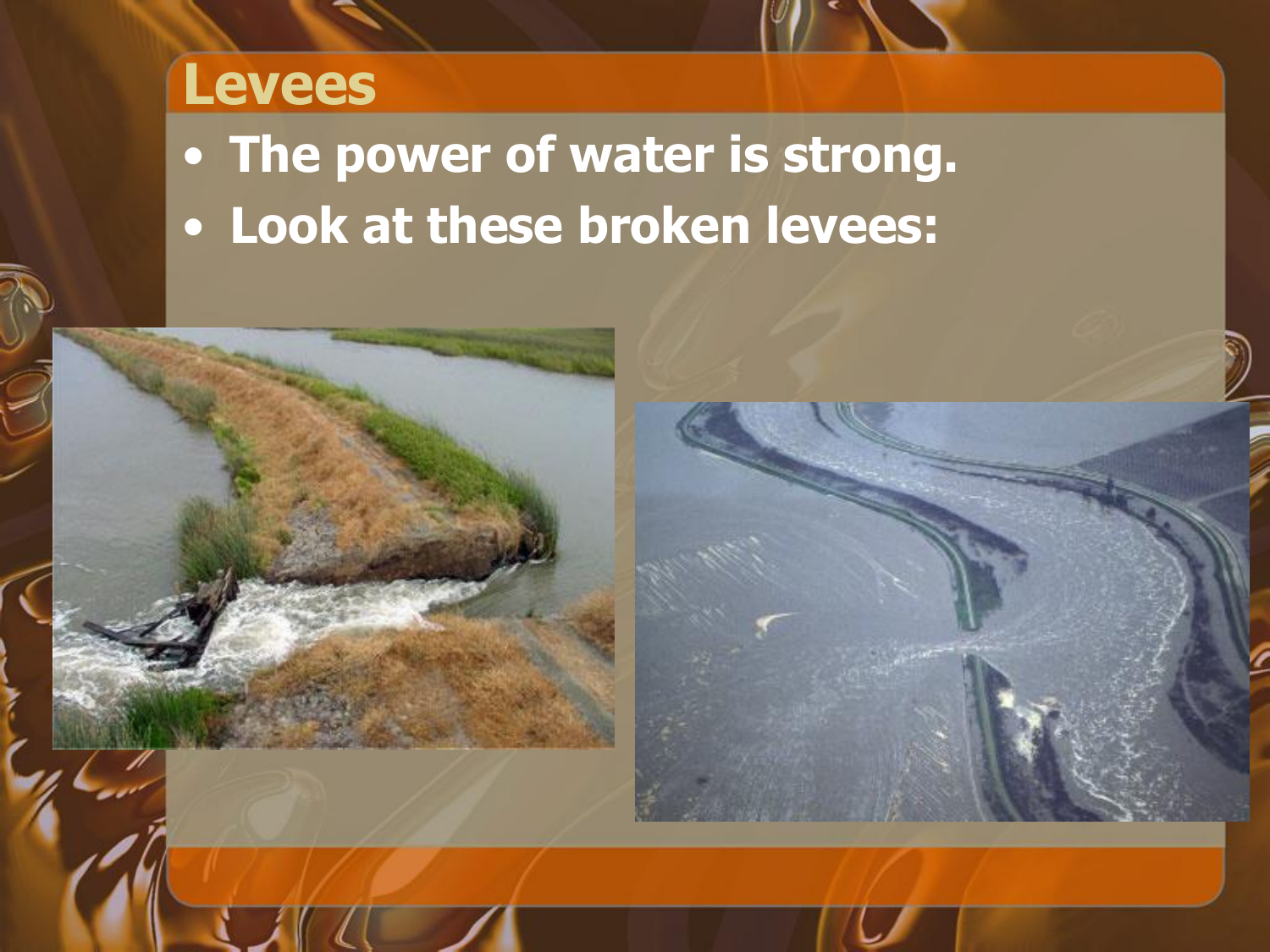#### **Image sources**



Source: Copyright © Copyright © Northwest Fisheries Science Center, NOAA, <http://www.nwfsc.noaa.gov/research/divisions/ec/wpg/offchannel.cfm>. Caption: An urbanized river cut off from its floodplain.



Source: Copyright © National Park Service, [http://www.nps.gov/ncrc/portals/rivers/projpg/flood.htm.](http://www.nps.gov/ncrc/portals/rivers/projpg/flood.htm)



Source: Copyright © FEMA, [http://www.fema.gov/kids/p\\_fld.htm.](http://www.fema.gov/kids/p_fld.htm)



Source: Copyright © U.S. Navy, [URL:http://en.wikipedia.org/wiki/Image:Navy-](http://en.wikipedia.org/wiki/Image:Navy-FloodedNewOrleans.jpg)[FloodedNewOrleans.jpg.](http://en.wikipedia.org/wiki/Image:Navy-FloodedNewOrleans.jpg)